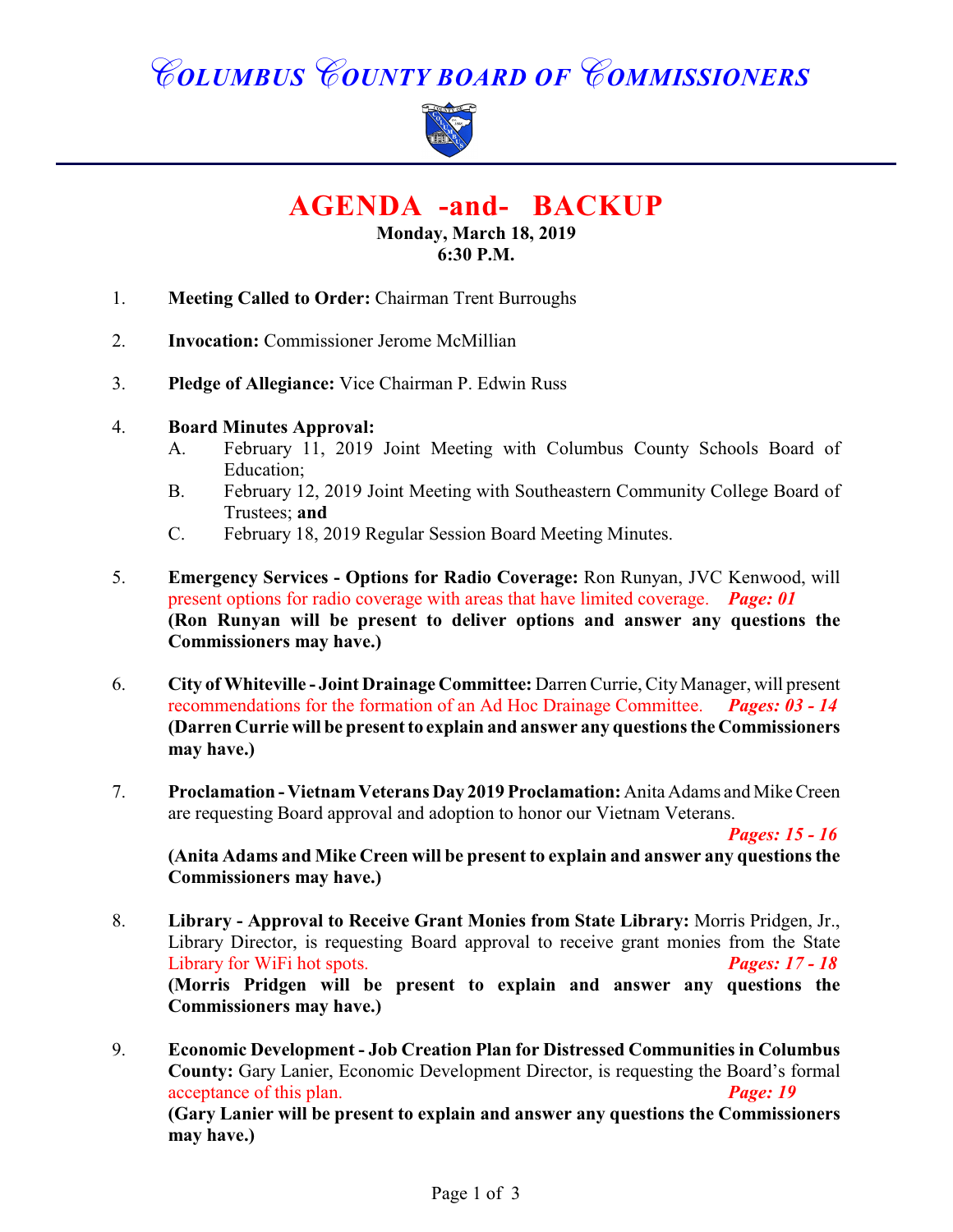10. **Maintenance - Update on Requested Projects:** Larry Hayes, Maintenance Director, will deliver updates on the following: Closed Detention Center, Historical Courthouse, New Courthouse, Sheriff's Office and meetings with Cape Fear Council of Governments.

*Pages: 21 - 24*

**(Larry Hayes will be present to deliver updates and answer any questions the Commissioners may have.)**

11. **Maintenance - Grounds Service Agreement:** Larry Hayes, Maintenance Director, is requesting Board approval of Service Agreement to the low bidder, Bullard's Landscaping.

*Pages 25 - 32*

**(Larry Hayes will be present to explain and answer any questions the Commissioners may have.)**

- 12. **Hurricane Florence Resolution Designation of Applicant's Agent:** Kay Worley, Emergency Services Director, is requesting Board approval. *Pages: 33 - 36* **(Kay Worley will be present to explain and answer any questions the Commissioners may have.)**
- 13. **Social Services Departmental Update:** Algernon McKenzie, Social Services Director, will deliver a Departmental Update. **(The update was scheduled for March 04, 2019 and this meeting was cancelled.)** *Pages: 37 - 42* **(Algernon McKenzie, Social Services Director, will be present to deliver update and answer any questions the Commissioners may have.)**
- 14. **Social Services Monthly Administrative Update:** Algernon McKenzie, Social Services Director, will deliver the Monthly Administrative Update. *Pages: 43 - 54* **(Algernon McKenzie, Social Services Director, will be present to deliver update and answer any questions the Commissioners may have.)**
- 15. **North Whiteville Local Firefighter's Relief Fund Appointment:** Maria Hyatt, Treasurer, is requesting appointment to replace former Board member. *Pages: 55 - 56* **(Maria Hyatt will be present to explain and answer any questions the Commissioners may have.) -Extra sheet added with no number-**
- 16. **Southeastern Community and Family Services, Inc. Appointment:** Arthur A. Bullock, Chairperson, is requesting the appointment of a representative for Columbus County.

*Pages: 57 - 58*

**(June B. Hall, Clerk to the Board, will be present to explain and answer any questions the Commissioners may have.)**

17. **Administration - Repeal and Rescind Ordinance Concerning Buildings, Addressing and Abandoned Structures, Chapter 5, Part 1 - Establishment of a Board of Inspections (Former: Ordinance for the Establishment of a Board of Inspections):** Michael Stephens, County Manager, is requesting Board approval to repeal and rescind Chapter 5, Part 1 of the Ordinance Concerning Buildings, Addressing and Abandoned Structures (Former: Ordinance for the Establishment of a Board of Inspections). *Pages: 59 - 64* **(Michael Stephens will be present to explain and answer any questions the Commissioners may have.)**